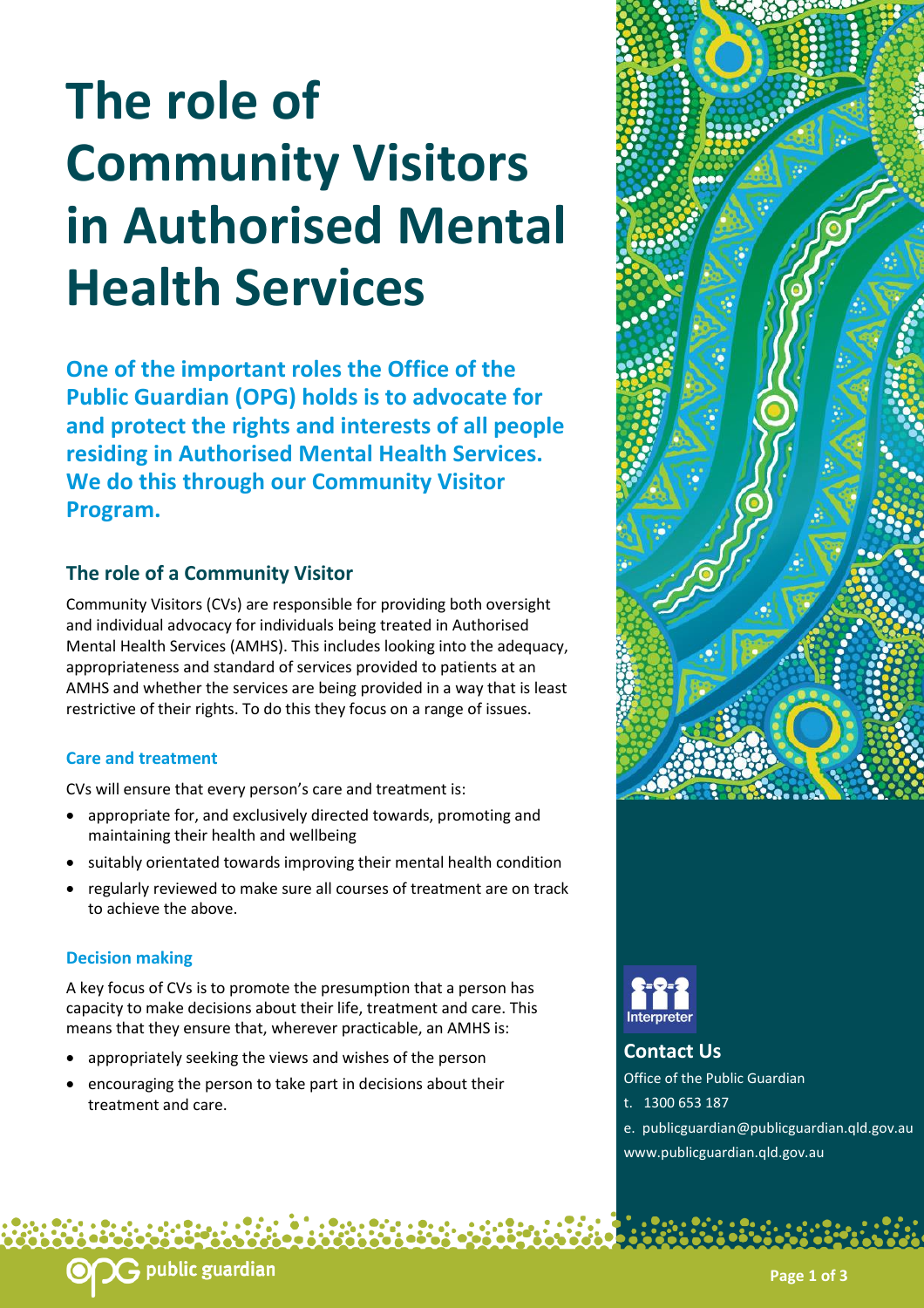#### **Least restrictive practices**

A key principle of the *Mental Health Act 2016* is that an AMHS uses the least restrictive way when carrying out treatment. CVs must then ensure that an AHMS is:

- providing treatment in a manner that is the least restrictive of a person's rights and liberties, while still considering that person's safety and welfare
- reducing, and where possible, eliminating seclusion and restraint (chemical, mechanical and physical)
- documenting decisions and methods throughout treatment in cases where a person's rights and interests are being restricted.

CVs will also ensure that the AHMS has provided people receiving treatment (and/or their carers or support persons) with suitable and appropriate information about their rights and responsibilities, and are supporting them to exercise these rights and responsibilities.

It should also be noted that while the role of a CV is very different to that of a Guardian employed under the OPG Guardianship program, a CV and Guardian may refer to the other in the best interests of an adult.

## **The statutory powers of a Community Visitor**

Under the *Public Guardian Act 2014* CVs have the power to do everything necessary and convenient to enable them to perform and fulfil the duties and functions outlined above. These can include:

- entering the site during normal hours without notice
- with the Public Guardian's authorisation, entering the site outside normal hours without notice
- requiring a staff member at the site to answer questions, and produce visitable site documents<sup>1</sup>, relevant to the CVs functions
- inspecting and taking extracts from, or making copies of, any visitable site document<sup>1</sup>
- conferring alone with a consumer or a staff member at the site
- requiring a staff member at the site to give the CV reasonable help
- having access to a child staying at the site
- talking with a child or adult staying at a site out of the hearing of other persons at the site (including staff members)
	- *1. A visitable site document is a document relating to the site, including records, policies and procedures, or, a document relating to a patient staying at the site including their personal or medical file (PGA, 2014, s39).*

## **What does a Community Visitor do when planning and executing a visit?**

#### **Before the visit**

Community Visitors come to each visit prepared. Before each visit they will review previous visit reports and determine whether there are outstanding issues for the service.

A CV will often contact the ward and request a list of names of people staying in the AMHS. This will help them frame lines of enquiry, and also identify any adults who are subject to an order appointing the OPG as guardians, or children under a child protection order. These are areas of particular interest for CVs as the Public Guardian has particular obligations in regard to these two groups of people.

#### **Arriving at an AMHS**

Upon arrival, CVs will identify and introduce themselves to a senior staff member, and ensure the staff are aware that they have arrived. CVs will always follow any arrival or security procedures for the service, and will also show you their photo identification.